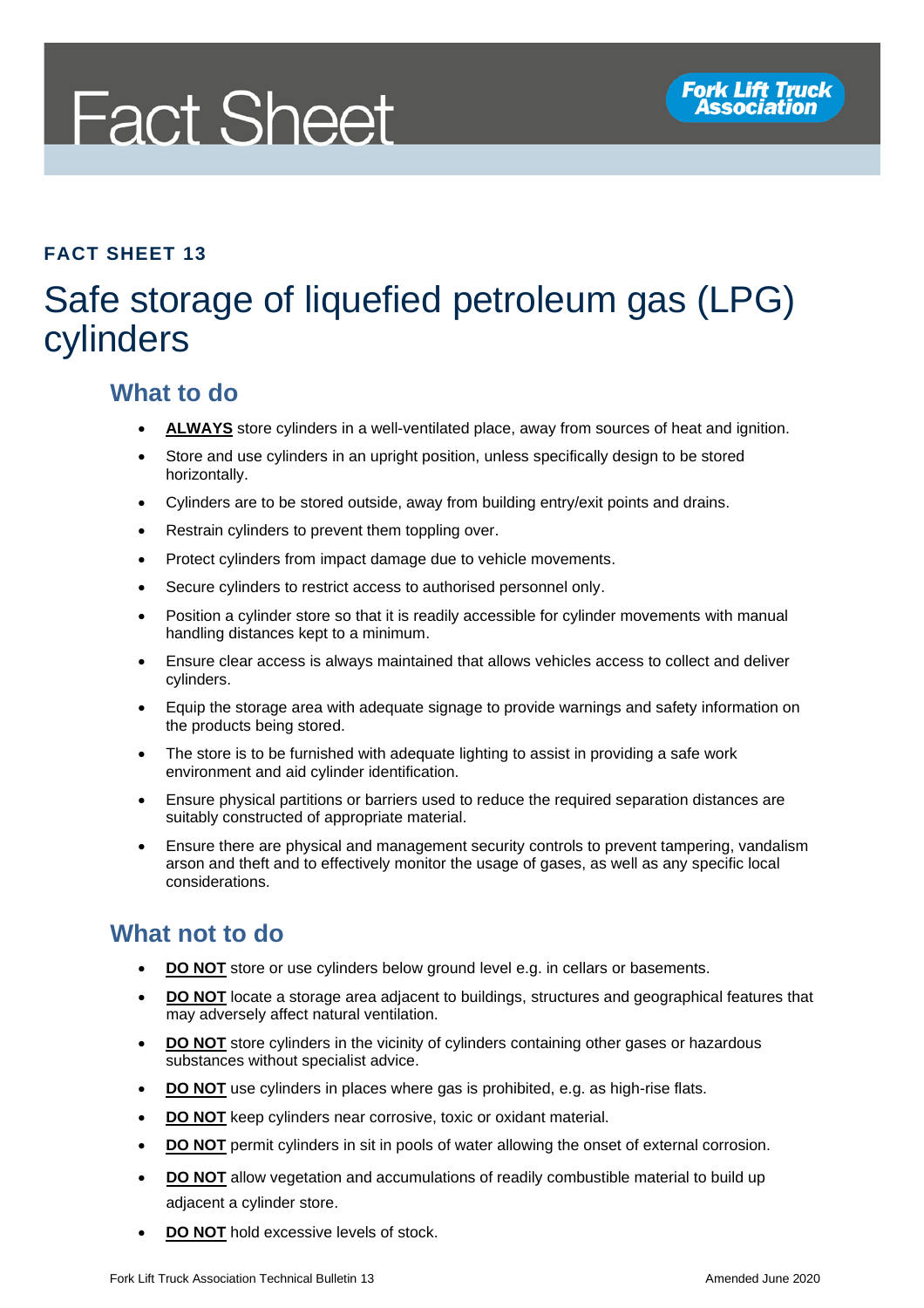

# **Cylinder storage**

Cylinders are designed for outdoor storage; however, some applications require protected storage conditions for quality, cleanliness and security reasons which may entail a roof covering. Cylinders may also need additional protection from local environmental conditions.

Where required, the roofing shall be designed to prevent gas pockets accumulating, for example, gaps between the wall and sloping roof, natural ventilation in the roof apex.

#### **Indoor storage risk assessment**

Internal storage is not recommended, where it is unavoidable a documented justification process shall be undertaken to validate the need for indoor storage.

In addition to the risk assessment required by Regulation 5 o[f The Dangerous Substances and Explosive](http://www.legislation.gov.uk/uksi/2002/2776/regulation/5/made)  [Atmospheres Regulations 2002](http://www.legislation.gov.uk/uksi/2002/2776/regulation/5/made) (DSEAR), the chosen location will be subject to a risk assessment under [The Management of Health and Safety at Work Regulations 1999](http://www.legislation.gov.uk/uksi/1999/3242/contents/made) specific to the indoor store, to confirm its suitability and the control measures required.

An indoor store may meet the criteria to be a confined space, where in the event of a release of gas the atmosphere would be affected sufficiently to represent a specific risk. In such cases a specific confined space risk assessment is required. Refer to the Health and Safety Executives (HSE) Approved Code of Practice (ACOP) [L101 Safe work in confined spaces](https://www.hse.gov.uk/pubns/priced/l101.pdf) for further guidance.

#### **Manual handling risk assessment**

Regulation 4 of [The Manual Handling Operations Regulations 1992](http://www.legislation.gov.uk/uksi/1992/2793/regulation/4/made) require that an assessment of manual handling operations is conducted. Following the assessment(s), training should take place. Where the assessment indicates that the work exceeds guideline limits, wherever practicable the operation should be mechanised or handling aids provided.

## **Specialist guidance**

The British Compressed Gases Association (BCGA) [Guidance Note 2,](http://www.bcga.co.uk/pages/index.cfm?page_id=112&title=guidance_notes_) offers guidance for the storage of gas cylinders in the workplace, defines the principles of safe practice for the storage of gases in cylinders and cylinder bundles.

The Liquid Gas UK (formerly UKLPG) provide additional information on the storage of LPG cylinders, in their [Code of Practice 7,](https://www.liquidgasuk.org/shop/codes-of-practice/code-of-practice-7) entitled '*Storage of full and empty LPG cylinders and cartridges'*.

The BCGA [Guidance Note 13](http://www.bcga.co.uk/assets/publications/GN13.pdf) offers guidance on the completion of a risk assessment required under DSEAR legislation.

**The above information is provided by the Fork Lift Truck Association (FLTA) as guidance and, where applicable, takes account of current best practice and our interpretation of current legislation.** 

**However, the FLTA accepts no responsibility for the recommendations, advice, statements, opinions and conclusions set out above, either expressly or by implication.**

**No warranty or representation of assurance, in respect of the accuracy or validity of the same is given.**